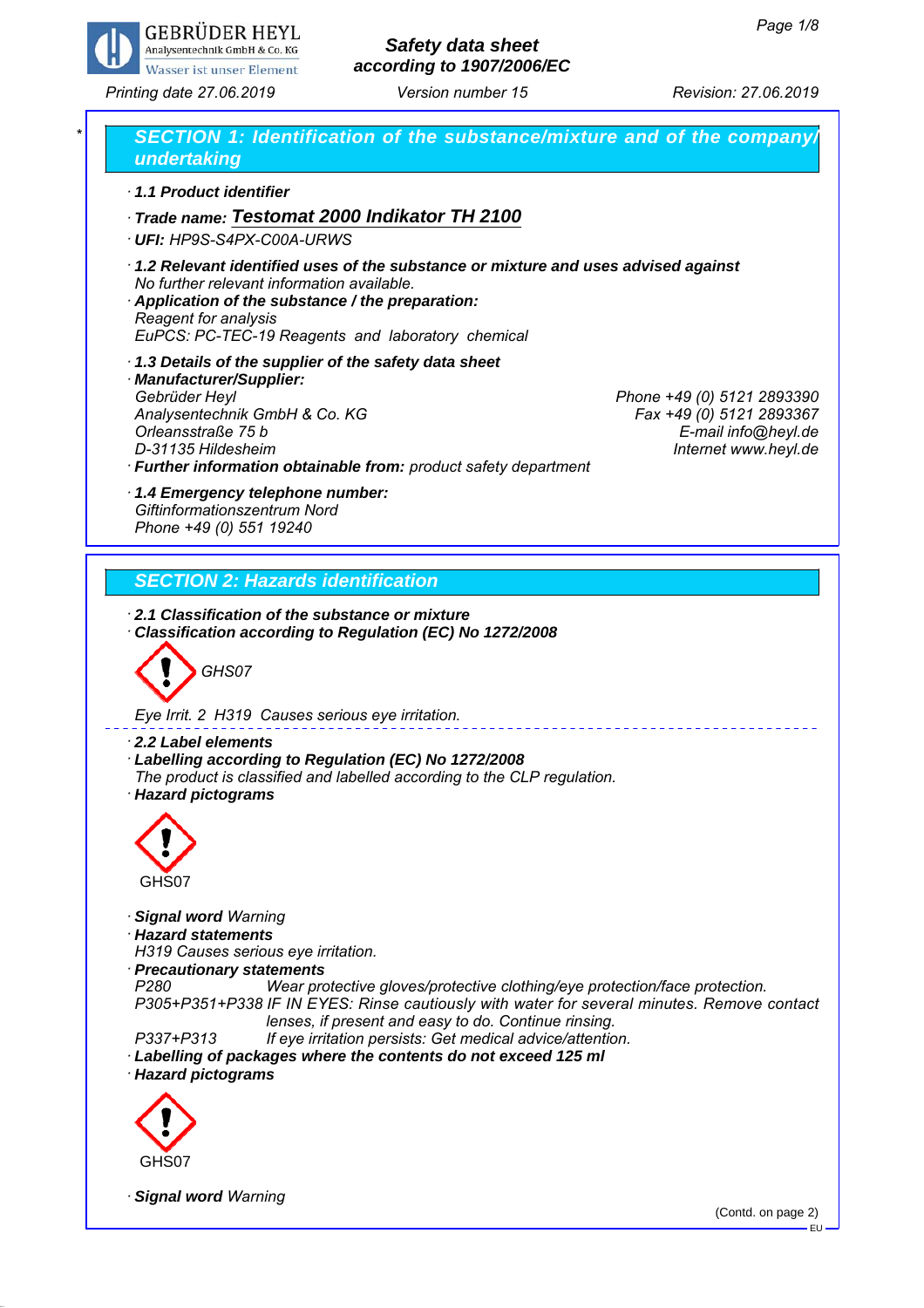

# *Safety data sheet according to 1907/2006/EC*

### *Trade name: Testomat 2000 Indikator TH 2100*

(Contd. of page 1)

- *· Hazard statements Void*
- *· Precautionary statements Void*
- *· 2.3 Other hazards*
- *· Results of PBT and vPvB assessment*
- *· PBT: Not applicable.*
- *· vPvB: Not applicable.*

### *\* SECTION 3: Composition/information on ingredients*

- *· 3.2 Mixtures*
- *· Description:*

*Mixture of substances listed below with nonhazardous additions according to Regulation (EC) No 1272/2008.*

| · Dangerous components:                                                      |                                                               |                        |  |  |
|------------------------------------------------------------------------------|---------------------------------------------------------------|------------------------|--|--|
| CAS: 110-97-4                                                                | 1,1'-iminodipropan-2-ol                                       | $10 - 25\%$            |  |  |
| EINECS: 203-820-9<br>Index number: 603-083-00-7<br>Reg.nr.: 01-2119475444-34 | Eye Irrit. 2, H319                                            |                        |  |  |
| CAS: 60-00-4                                                                 | edetic acid                                                   | $\geq 2.5 - \leq 10\%$ |  |  |
| EINECS: 200-449-4<br>Index number: 607-429-00-8                              | De Irrit. 2, H319                                             |                        |  |  |
| Reg.nr.: 01-2119486399-18                                                    |                                                               |                        |  |  |
| CAS: 15708-48-2<br>EINECS: 239-803-8                                         | Ethylendiamintetraacetic<br>acid<br>dipotassiummagnesium salt | $1 - 2.5%$             |  |  |
|                                                                              |                                                               |                        |  |  |
|                                                                              | Skin Irrit. 2, H315; Eye Irrit. 2, H319; STOT SE 3,<br>H335   |                        |  |  |
| $A$ $(B$ $ B$ $ A$ $ C$ $ C$ $ D$                                            |                                                               |                        |  |  |

*· SVHC Not applicable.*

*· Additional information: For the wording of the listed hazard phrases refer to section 16.*

### *SECTION 4: First aid measures*

*· 4.1 Description of first aid measures*

*· General information: Immediately remove any clothing soiled by the product.*

- *· After inhalation: Supply fresh air; consult doctor in case of complaints.*
- *· After skin contact:*

*Immediately wash with water and soap and rinse thoroughly.*

- *If skin irritation continues, consult a doctor.*
- *· After eye contact:*

*Rinse opened eye for several minutes under running water. Then consult a doctor. · After swallowing:*

*A person vomiting while laying on their back should be turned onto their side. Rinse out mouth and then drink plenty of water.*

*Seek medical treatment.*

*· 4.2 Most important symptoms and effects, both acute and delayed No further relevant information available.*

*· 4.3 Indication of any immediate medical attention and special treatment needed No further relevant information available.*

### *SECTION 5: Firefighting measures*

*· 5.1 Extinguishing media*

*· Suitable extinguishing agents:*

*CO2, powder or water spray. Fight larger fires with water spray or alcohol resistant foam.*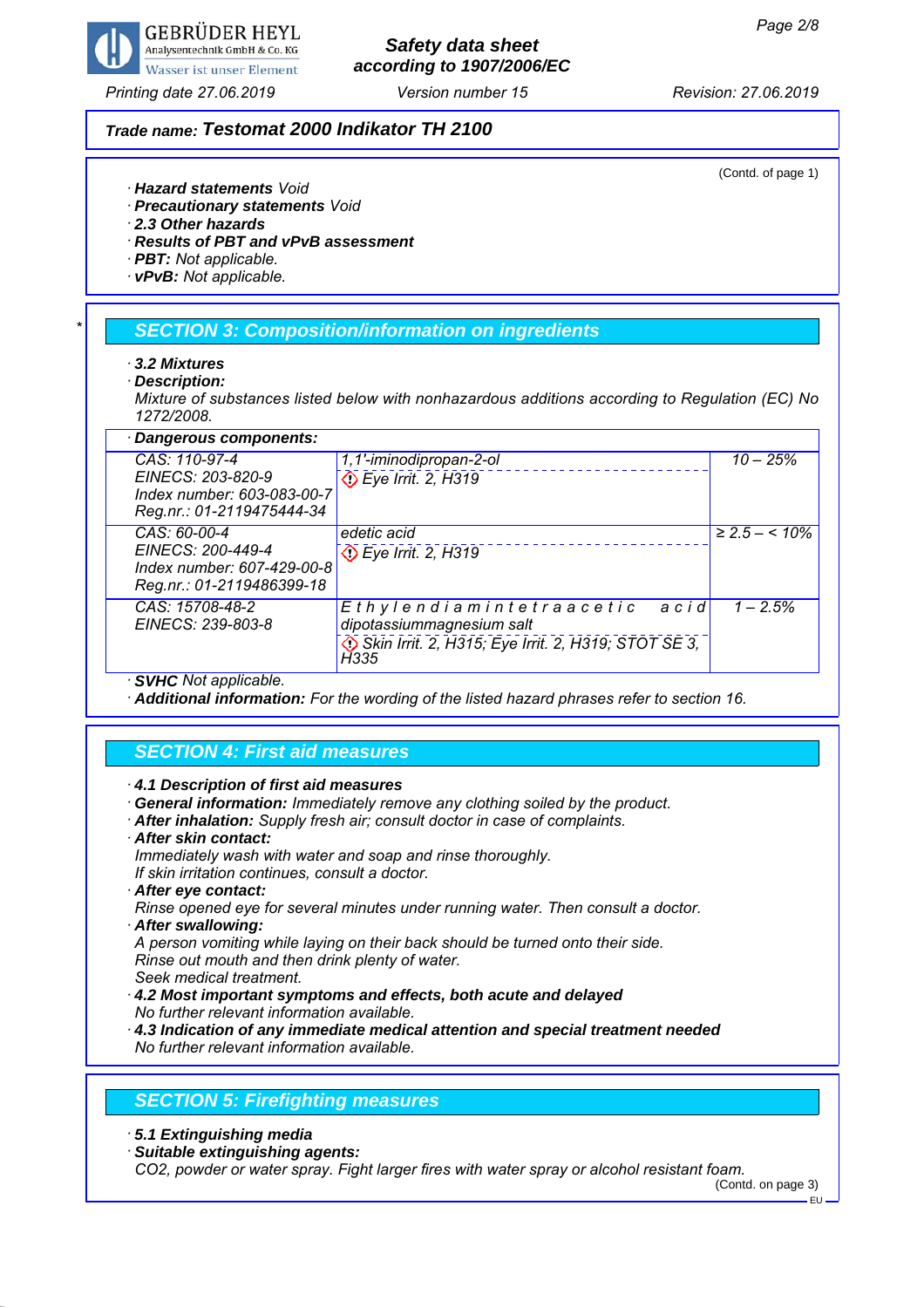

## *Safety data sheet according to 1907/2006/EC*

(Contd. of page 2)

### *Trade name: Testomat 2000 Indikator TH 2100*

*· 5.2 Special hazards arising from the substance or mixture*

*No further relevant information available.*

*· 5.3 Advice for firefighters*

*· Protective equipment: Wear self-contained respiratory protective device.*

## *SECTION 6: Accidental release measures*

- *· 6.1 Personal precautions, protective equipment and emergency procedures Wear personal protection equipment.*
- *· 6.2 Environmental precautions: Do not allow to enter sewers/ surface or ground water.*
- *· 6.3 Methods and material for containment and cleaning up:*

*Absorb with liquid-binding material (sand, diatomite, acid binders, universal binders, sawdust). Dispose of the material collected according to regulations. Clean the affected area carefully; suitable cleaners are:*

*Warm water*

*· 6.4 Reference to other sections See Section 7 for information on safe handling. See Section 8 for information on personal protection equipment. See Section 13 for disposal information.*

## *SECTION 7: Handling and storage*

*· 7.1 Precautions for safe handling Ensure good ventilation/exhaustion at the workplace. Prevent formation of aerosols.*

*· Information about fire - and explosion protection: No special measures required.*

*· 7.2 Conditions for safe storage, including any incompatibilities*

*· Storage:*

*· Requirements to be met by storerooms and receptacles: Store only in the original receptacle.*

*· Information about storage in one common storage facility: Store away from foodstuffs.*

*· Further information about storage conditions:*

*Keep container tightly sealed.*

*Protect from heat and direct sunlight.*

*Store receptacle in a well ventilated area.*

*· Recommended storage temperature: 15 - 25 °C*

*· 7.3 Specific end use(s) No further relevant information available.*

### *\* SECTION 8: Exposure controls/personal protection*

*· Additional information about design of technical facilities: No further data; see item 7.*

*· 8.1 Control parameters*

*· Ingredients with limit values that require monitoring at the workplace:*

*The product does not contain any relevant quantities of materials with critical values that have to be monitored at the workplace.*

- *· Additional information: The lists valid during the making were used as basis.*
- *· 8.2 Exposure controls*
- *· Personal protective equipment:*
- *· General protective and hygienic measures:*

*The usual precautionary measures are to be adhered to when handling chemicals. Keep away from foodstuffs, beverages and feed.*

*Immediately remove all soiled and contaminated clothing Wash hands before breaks and at the end of work.*

*Avoid contact with the eyes and skin.*

(Contd. on page 4)

EU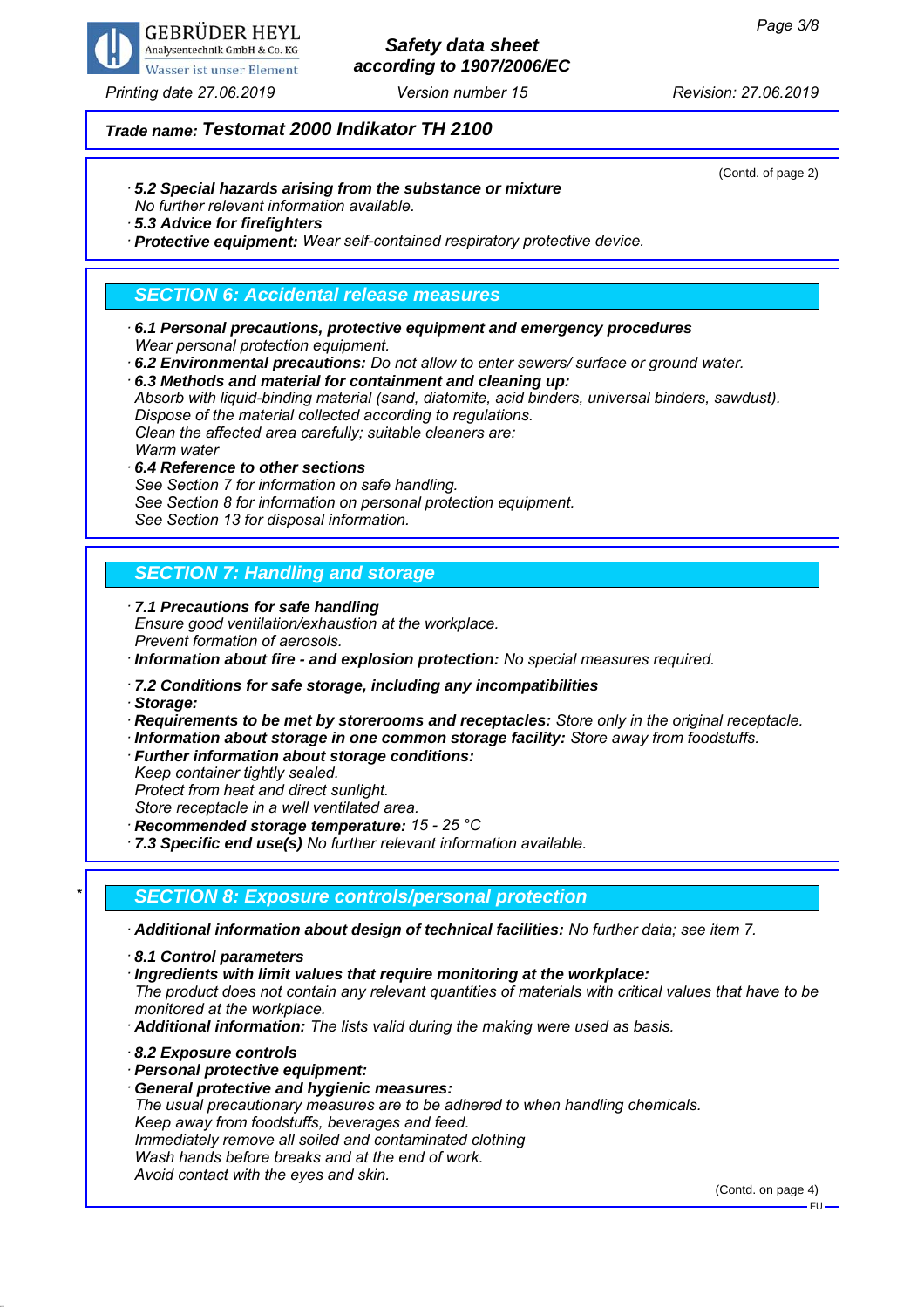

## *Safety data sheet according to 1907/2006/EC*

### *Trade name: Testomat 2000 Indikator TH 2100*



*Initial boiling point and boiling range: Undetermined. · Flash point: Undetermined. · Flammability (solid, gas): Not applicable.*

(Contd. on page 5)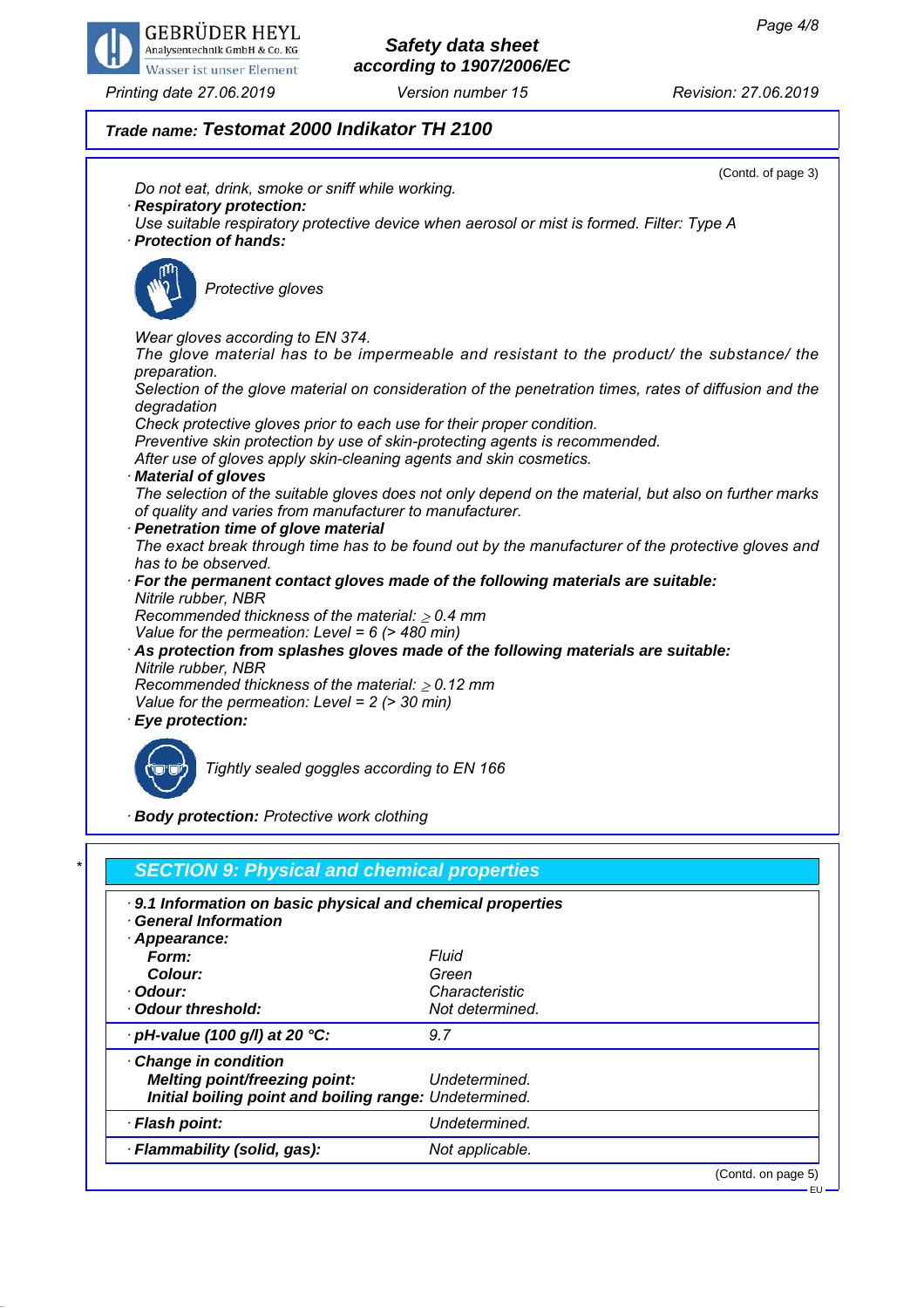

## *Safety data sheet according to 1907/2006/EC*

## *Trade name: Testomat 2000 Indikator TH 2100*

|                                           | (Contd. of page 4)                            |
|-------------------------------------------|-----------------------------------------------|
| · Ignition temperature:                   | Not determined.                               |
| <b>Decomposition temperature:</b>         | Not determined.                               |
| · Auto-ignition temperature:              | Product is not selfigniting.                  |
| · Explosive properties:                   | Product does not present an explosion hazard. |
| · Explosion limits:                       |                                               |
| Lower:                                    | Not determined.                               |
| <b>Upper:</b>                             | Not determined.                               |
| Vapour pressure:<br>٠                     | Not determined.                               |
| Density at 20 °C:                         | 1.11 $g/cm^{3}$                               |
| <b>Relative density</b>                   | Not determined.                               |
| Vapour density                            | Not determined.                               |
| <b>Evaporation rate</b>                   | Not determined.                               |
| Solubility in / Miscibility with          |                                               |
| water:                                    | Fully miscible.                               |
| · Partition coefficient: n-octanol/water: | Not determined.                               |
| · Viscosity:                              |                                               |
| Dynamic:                                  | Not determined.                               |
| <b>Kinematic:</b>                         | Not determined.                               |
| ⋅ 9.2 Other information                   | No further relevant information available.    |

#### *SECTION 10: Stability and reactivity*

- *· 10.1 Reactivity No further relevant information available.*
- *· 10.2 Chemical stability*
- *· Thermal decomposition / conditions to be avoided:*

*Exothermic neutralisation reaction with acids.*

*Under certain conditions possible formation of nitrosamines in the presence of nitrites or reagents causing nitrosation.*

- *· 10.3 Possibility of hazardous reactions No dangerous reactions known.*
- *· 10.4 Conditions to avoid No further relevant information available.*
- *· 10.5 Incompatible materials:*
- *Acids, nitrites, reagents causing nitrosation.*

*Do not use tools made of aluminium or copper or their alloys.*

*· 10.6 Hazardous decomposition products: Nitrogen oxides*

### *\* SECTION 11: Toxicological information*

*· 11.1 Information on toxicological effects*

*· Acute toxicity Based on available data, the classification criteria are not met.*

|                                       | LD/LC50 values relevant for classification: |                                                |  |  |  |
|---------------------------------------|---------------------------------------------|------------------------------------------------|--|--|--|
| CAS: 110-97-4 1,1'-iminodipropan-2-ol |                                             |                                                |  |  |  |
| Oral                                  | LD50                                        | $4,770$ mg/kg (rat)                            |  |  |  |
| Dermal                                | LD50                                        | $> 8,000$ mg/kg (rabbit)                       |  |  |  |
|                                       | CAS: 60-00-4 edetic acid                    |                                                |  |  |  |
| Oral                                  | LD50                                        | $\vert$ > 2,000 - 4,500 mg/kg (rat)            |  |  |  |
|                                       |                                             | Inhalative LC50/6 h $1,000 - 5,000$ mg/l (rat) |  |  |  |

(Contd. on page 6)

EU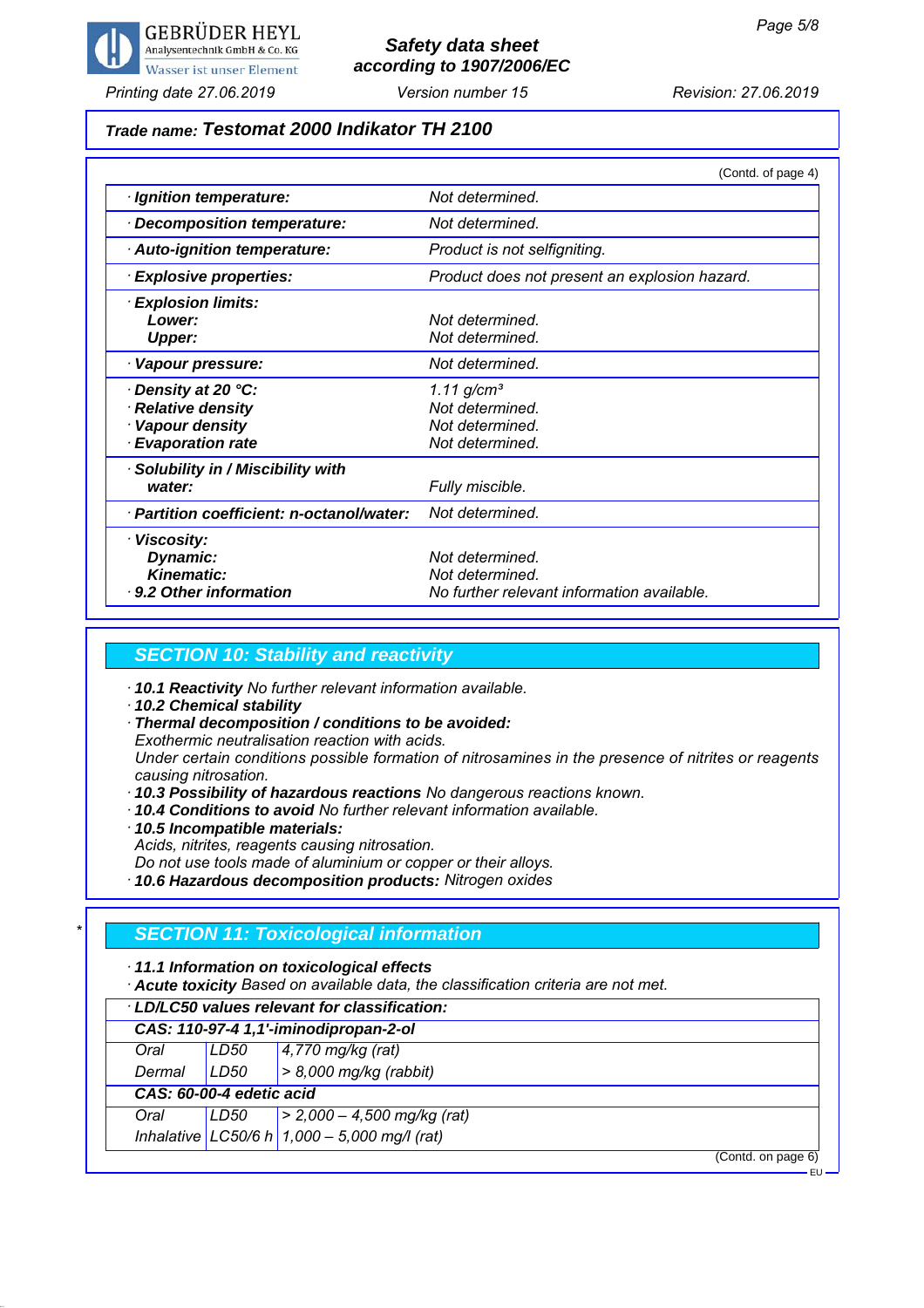

# *Safety data sheet according to 1907/2006/EC*

*Printing date 27.06.2019 Revision: 27.06.2019 Version number 15*

### *Trade name: Testomat 2000 Indikator TH 2100*

(Contd. of page 5) *CAS: 15708-48-2 Ethylendiamintetraacetic acid dipotassiummagnesium salt*

*Oral LD50 > 2,000 mg/kg (rat)*

*· Primary irritant effect:*

*· Skin corrosion/irritation Based on available data, the classification criteria are not met.*

*· Serious eye damage/irritation*

*Causes serious eye irritation.*

*· Respiratory or skin sensitisation Based on available data, the classification criteria are not met.*

- *· CMR effects (carcinogenity, mutagenicity and toxicity for reproduction)*
- *· Germ cell mutagenicity Based on available data, the classification criteria are not met.*
- *· Carcinogenicity Based on available data, the classification criteria are not met.*
- *· Reproductive toxicity Based on available data, the classification criteria are not met.*

*· STOT-single exposure Based on available data, the classification criteria are not met.*

*· STOT-repeated exposure Based on available data, the classification criteria are not met.*

*· Aspiration hazard Based on available data, the classification criteria are not met.*

### *SECTION 12: Ecological information*

#### *· 12.1 Toxicity*

*· Aquatic toxicity: No further relevant information available.*

- *· 12.2 Persistence and degradability No further relevant information available.*
- *· 12.3 Bioaccumulative potential No further relevant information available.*
- *· 12.4 Mobility in soil No further relevant information available.*
- *· Additional ecological information:*
- *· General notes:*

*Water hazard class 1 (German Regulation) (Self-assessment): slightly hazardous for water Do not allow undiluted product or large quantities of it to reach ground water, water course or sewage system.*

- *· 12.5 Results of PBT and vPvB assessment*
- *· PBT: Not applicable.*
- *· vPvB: Not applicable.*
- *· 12.6 Other adverse effects No further relevant information available.*

### *SECTION 13: Disposal considerations*

#### *· 13.1 Waste treatment methods*

*· Recommendation Must not be disposed together with household garbage. Do not allow product to reach sewage system.*

*Disposal must be made according to official regulations.*

- *· Uncleaned packaging:*
- *· Recommendation:*

*Packagings that may not be cleansed are to be disposed of in the same manner as the product. Disposal must be made according to official regulations.*

*· Recommended cleansing agents: Water, if necessary together with cleansing agents.*

| $\cdot$ 14.1 UN-Number       |      |  |
|------------------------------|------|--|
| ADR, ADN, IMDG, IATA         | Void |  |
| 14.2 UN proper shipping name |      |  |
| · ADR, ADN, IMDG, IATA       | Void |  |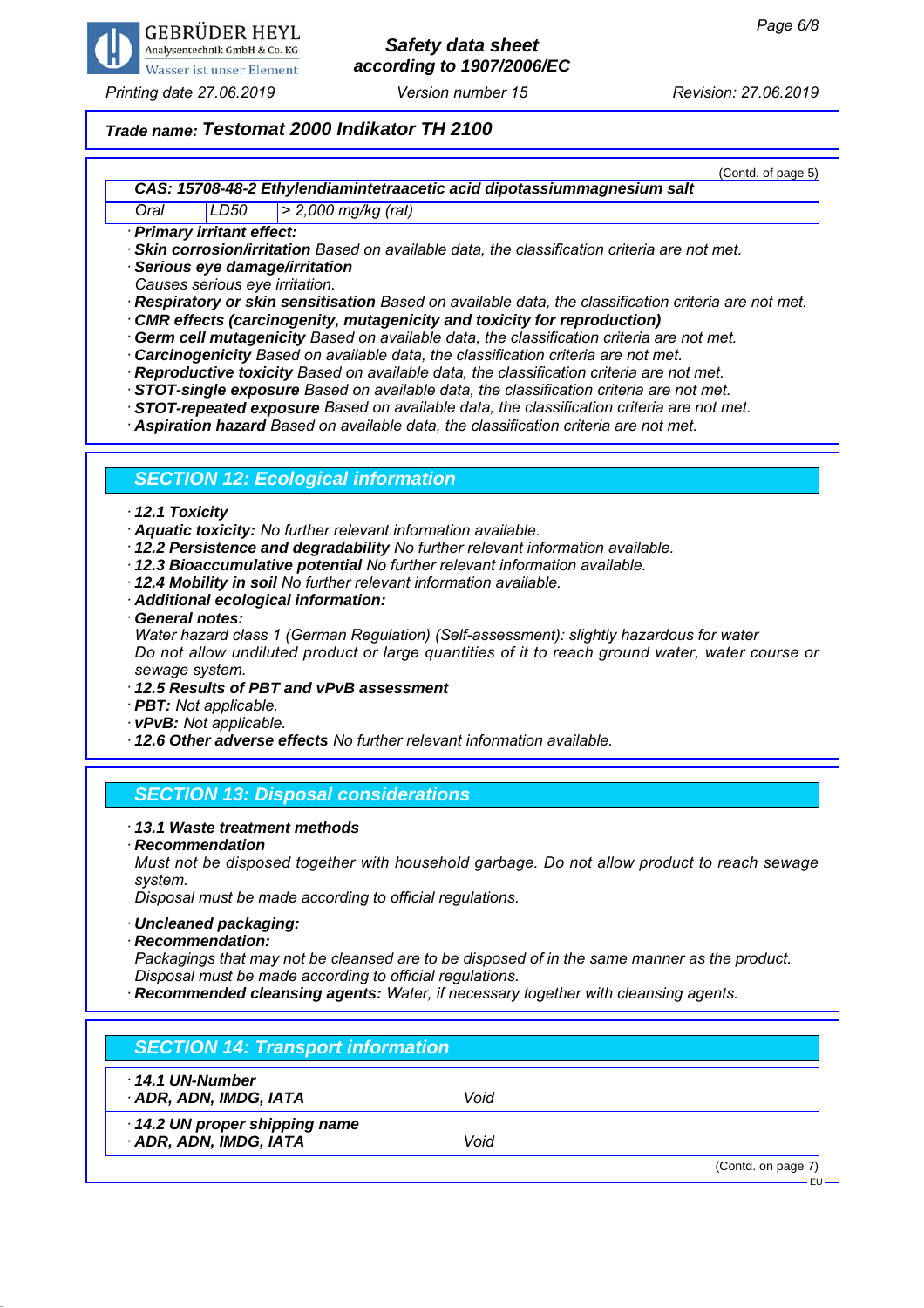

# *Safety data sheet according to 1907/2006/EC*

*Printing date 27.06.2019 Revision: 27.06.2019 Version number 15*

#### *Trade name: Testomat 2000 Indikator TH 2100*

|                                                                            | (Contd. of page 6)                                      |
|----------------------------------------------------------------------------|---------------------------------------------------------|
| 14.3 Transport hazard class(es)                                            |                                                         |
| · ADR, ADN, IMDG, IATA<br>· Class                                          | Void                                                    |
| 14.4 Packing group<br>· ADR, IMDG, IATA                                    | Void                                                    |
| 14.5 Environmental hazards:<br>· Marine pollutant:                         | No                                                      |
| 14.6 Special precautions for user                                          | Not applicable.                                         |
| 14.7 Transport in bulk according to Annex II<br>of Marpol and the IBC Code | Not applicable.                                         |
| · Transport/Additional information:                                        | Not dangerous according to the above<br>specifications. |
| · UN "Model Regulation":                                                   | Void                                                    |

#### *\* SECTION 15: Regulatory information*

- *· 15.1 Safety, health and environmental regulations/legislation specific for the substance or mixture*
- *· Directive 2012/18/EU*

*· Named dangerous substances - ANNEX I None of the ingredients is listed.*

- *· REGULATION (EC) No 1907/2006 ANNEX XVII Conditions of restriction: 3*
- *· National regulations:*
- *· Information about limitation of use:*

*Employment restrictions concerning juveniles must be observed.*

*Employment restrictions concerning pregnant and lactating women must be observed.*

*· 15.2 Chemical safety assessment: A Chemical Safety Assessment has not been carried out.*

#### *SECTION 16: Other information*

*This information is based on our present knowledge. However, this shall not constitute a guarantee for any specific product features and shall not establish a legally valid contractual relationship.*

#### *· Relevant phrases H315 Causes skin irritation. H319 Causes serious eye irritation. H335 May cause respiratory irritation. · Department issuing SDS: product safety department.*

*· Abbreviations and acronyms: RID: Règlement international concernant le transport des marchandises dangereuses par chemin de fer (Regulations Concerning the International Transport of Dangerous Goods by Rail) ICAO: International Civil Aviation Organisation ADR: Accord européen sur le transport des marchandises dangereuses par Route (European Agreement concerning the International Carriage of Dangerous Goods by Road) IMDG: International Maritime Code for Dangerous Goods IATA: International Air Transport Association GHS: Globally Harmonised System of Classification and Labelling of Chemicals EINECS: European Inventory of Existing Commercial Chemical Substances ELINCS: European List of Notified Chemical Substances CAS: Chemical Abstracts Service (division of the American Chemical Society) LC50: Lethal concentration, 50 percent LD50: Lethal dose, 50 percent PBT: Persistent, Bioaccumulative and Toxic SVHC: Substances of Very High Concern*

(Contd. on page 8)

EU